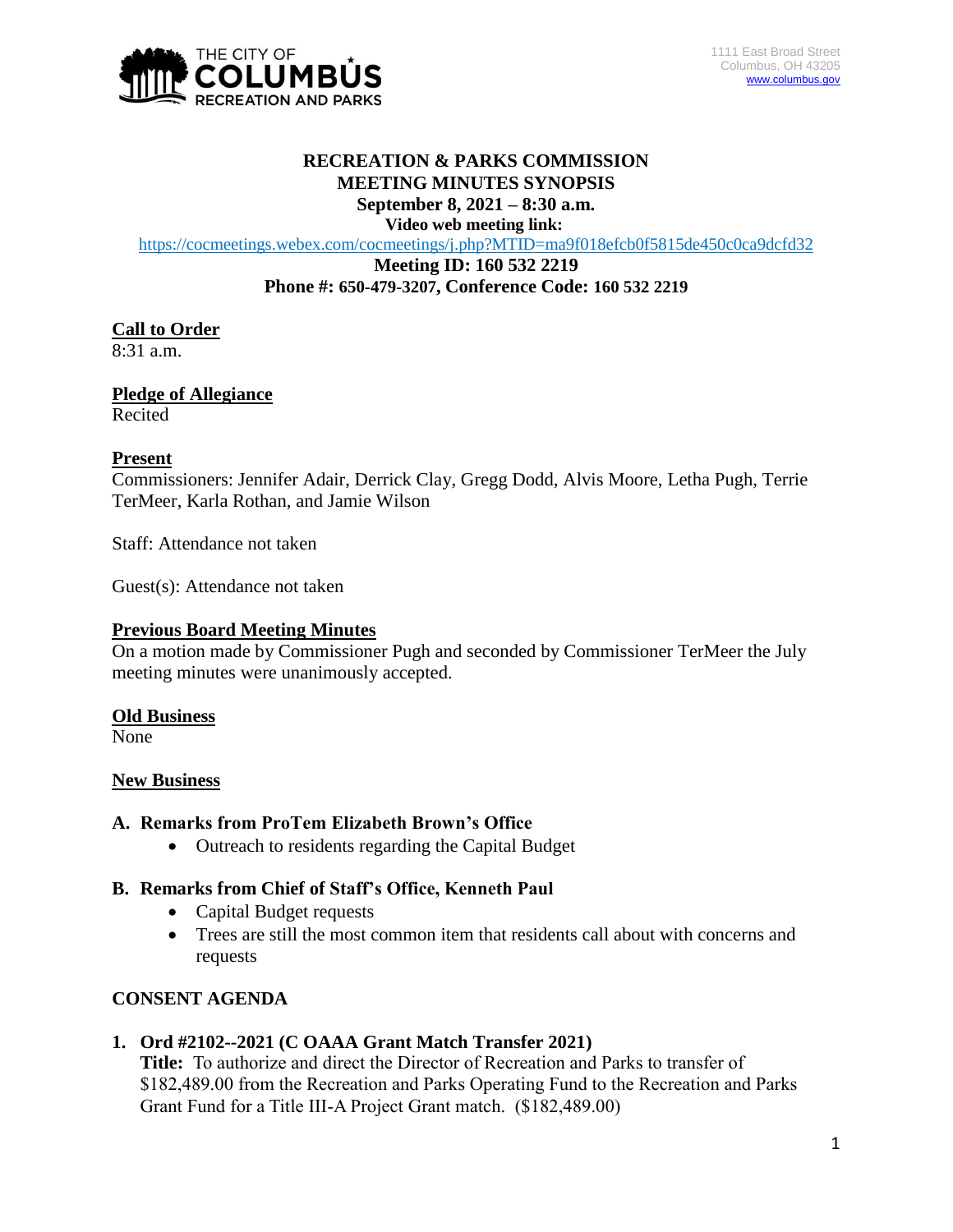

# **2. Ord #2307-2021 (Ohio Arts Council Grant 2021)**

**Title:** To authorize and direct the Director of Recreation and Parks to enter into a grant agreement with the Ohio Arts Council and accept a grant in the amount of \$27,114.00 for Cultural Arts Center Arts Programming; to authorize the appropriation of \$54,228.00 in the Recreation and Parks Grant Fund; to authorize the transfer of \$27,114.00 in matching funds within the Recreation and Parks Operating Fund; and to declare an emergency. (\$54,228.00)

# **3. Ord #2291-2021 (COAAA - Continuation of Services)**

**Title:** To authorize a supplemental appropriation in the amount of \$13,038,500.00 and any additional funds or grant awards to the Recreation and Parks Grant Fund for the operation of various grant programs administered by the Central Ohio Area Agency on Aging; to authorize the City Auditor to transfer appropriations between object classes for the Ohio Department of Aging, Franklin County Office on Aging and U.S. Department of Housing and Urban Development, aging programs; and to declare an emergency. (\$13,038,500.00)

Commissioner Pugh abstained from item(s) #1 and #3 on the Consent Agenda.

On a motion made by Commissioner Adair and seconded by Commissioner Dodd the Commission unanimously approved the Consent Agenda.

# **ADMINISTRATION AGENDA**

# **4. Ord #2038-2021 (Street Trees Fall 2021 CDBG)**

**Title:** To authorize the Director of Recreation and Parks to enter into contract with Custom Lawn Care & Landscaping, LLC for the installation of 505 street trees, to authorize the expenditure of \$152,875.00 funded by the Community Development Block Grant (CDBG); and to declare an emergency (\$152,875.00)

# **5. Ord #2309-2021 (Street Trees Fall 2021 CIP)**

**Title:** To authorize the Director of Recreation and Parks to enter into contract with Custom Lawn Care & Landscaping, LLC for the installation of 1040 street trees throughout the City of Columbus; to authorize the expenditure of \$308,000.00; and to declare an emergency. (\$308,000.00)

# **6. Ord #2310-2021 (Schmidt Hospitality Concepts Concession Contract Modification-Raymond Memorial)**

**Title:** To authorize the Director of Recreation and Parks to modify the existing contract with Schmidt Hospitality Concepts (SHC) for food concessions/catering at Raymond Memorial Golf Course. This contract is a revenue generating contract for the Golf Division and the contract was for two (2) years: 2020-2021 with the option to renew for 2 additional years.

# **7. Ord #2312-2021 (2021 CDBG Shelter Improvements)**

**Title:** To authorize the Director of Recreation and Parks to accept a grant and enter into a grant agreement with the Ohio Public Works Commission' Clean Ohio Conservation Fund in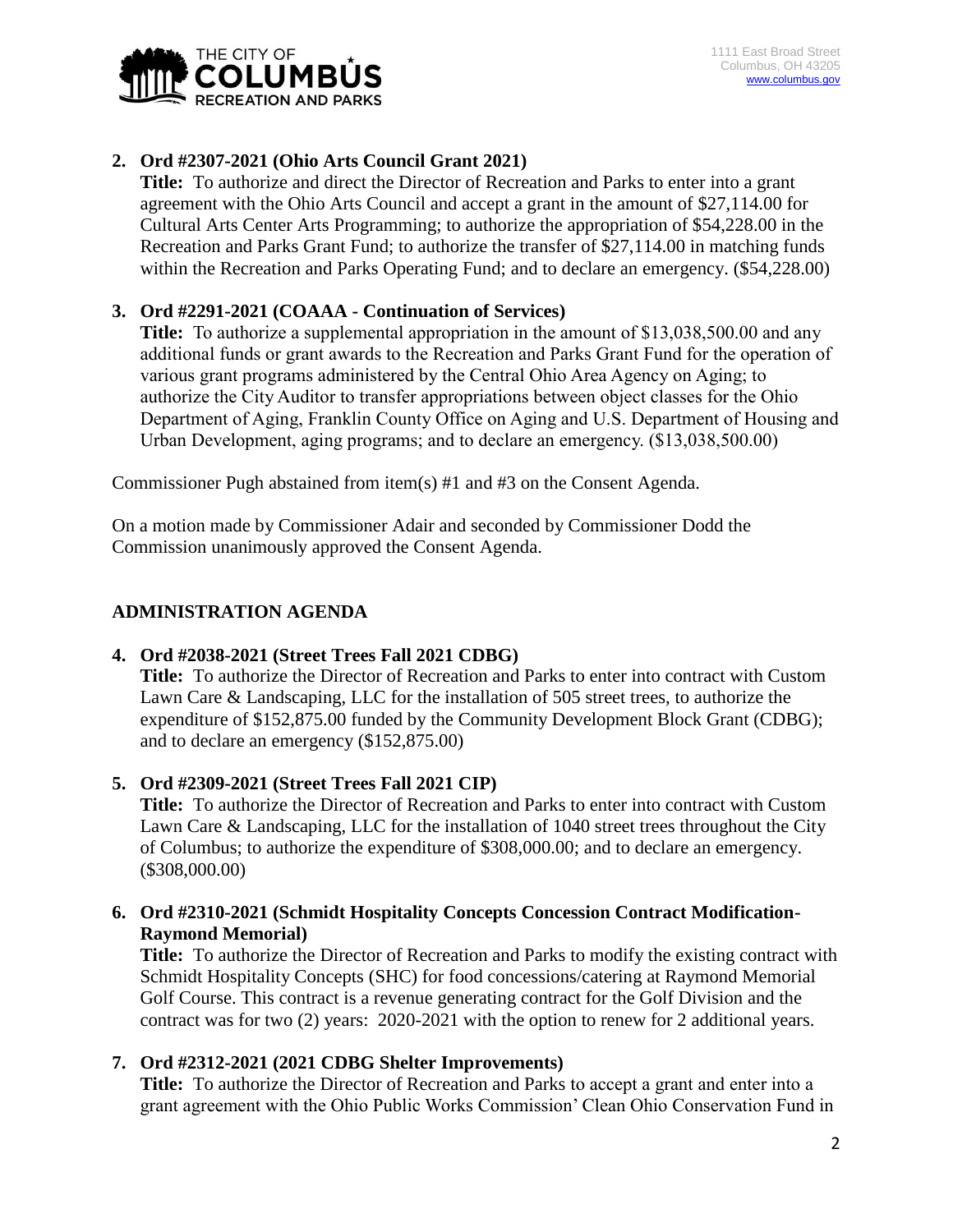

the amount of \$ 1,667,520 for the 2021 Clean Ohio Conservation Fund---Refugee Road/Mason Run Preservation and Cherrybottom Park Expansion—Capitol City Baptist and Venice Club; to authorize the appropriation of \$1,667,520 to the Recreation and Parks Grant Fund; and to authorize the City Auditor to transfer \$ 688,480 within the Recreation and Parks Voted Bond Fund for the local match; and to declare an emergency. (\$688,480.00)

# **8. Ord #2313-2021 (Burroughs Park Improvements- Construction)**

**Title:** To authorize the Director of the Recreation and Parks Department to enter into contract with ProCon Professional Construction Services, Inc. for the John Burroughs Park Improvements Project; and to authorize an expenditure of \$353,000.00 from the Recreation and Parks Voted Bond Fund; and to authorize an expenditure of \$22,000.00 from the Recreation and Parks Voted Bond Fund for interdepartmental inspections and fees; and to declare an emergency. (\$375,000.00)

# **9. Ord #2314-2021 (KNS Surveillance System Maintenance Contract)**

**Title:** To authorize the Director of Recreation and Parks to enter into contract with KNS Services Inc., for parts and labor for the inspection and maintenance and repair of the department's surveillance camera systems; to authorize the expenditure of \$89,000.00 from the Operating Fund (2285) and Voted Bond Fund (7702); to waive the competitive procurement provisions of the Columbus City Code; and to declare an emergency. (\$89,000.00)

### **10. Ord #2317-2021 (Agler Road Bridge Temporary Construction Easement)**

**Title:** To authorize the Director of Recreation and Parks to grant a temporary construction easement to the Franklin County Engineers for the reconstruction of the Agler Road bridge over Alum Creek; and to declare an emergency.

#### **11. Ord #2318-2021 (Big Walnut Trail Drainage Easement/Refugee Road)**

**Title:** To authorize the Director of the Recreation and Parks Department to grant a 0.062 acre drainage easement for the Kroger Company to drain storm water into the city's water quality treatment rain garden located at 4485 Refugee Road; and to declare an emergency.

Commissioner Adair abstained from item(s) #8 on the Administration Agenda.

On a motion made by Commissioner Moore and seconded by Commissioner Adair the Commission unanimously approved the Administration Agenda.

# **Department and Project Updates**

- New City Nature Preserve Code
	- o On a motion made by Commissioner Rothan and seconded by Commissioner Adair the Commission unanimously approved to table the vote until the October Commission Meeting.

# **CRP Foundation Updates**

- Event with Therapeutic Recreation; Received \$25,000 in donations
- "Adopt A Center" is coming up